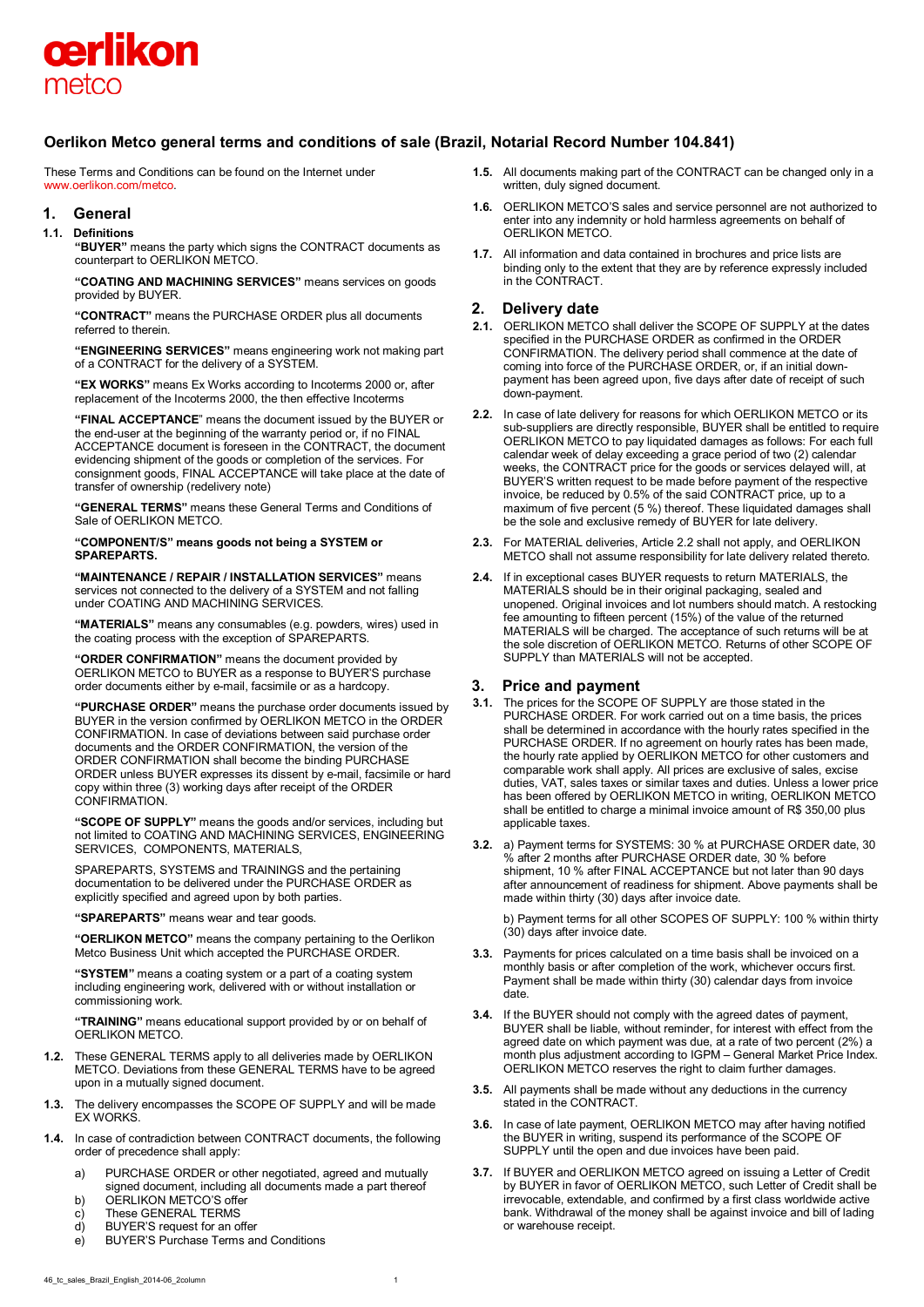

# **4. Intellectual Property**

- **4.1.** BUYER shall provide the technical documentation (e.g. up-to-date drawings, descriptions, charts, instructions) which is necessary for the delivery of the SCOPE OF SUPPLY and is specified in the CONTRACT. BUYER confirms that BUYER is fully authorized to use (or have used) the technical documentation provided to OERLIKON METCO for the performance of the SCOPE OF SUPPLY by OERLIKON METCO or its sub-suppliers, respectively. In case BUYER would not be authorized to order said performance from OERLIKON METCO without violation of intellectual property rights of third parties, or if such right should be challenged, BUYER shall inform OERLIKON METCO without any delay. In this case, OERLIKON METCO shall stop the work until the approvals needed for the performance have been obtained.
- **4.2.** OERLIKON METCO shall not use technical documentation received from BUYER for any purpose other than to fulfill the CONTRACT.
- **4.3.** Any know-how, inventions, patents or copyrights or the like belonging to or provided by OERLIKON METCO and used for or developed in the course of the fulfillment of the CONTRACT by OERLIKON METCO shall remain OERLIKON METCO'S property, and no ownership shall be transferred to BUYER with respect to such know-how, inventions, patents and copyrights, independent of the hardware on which such know-how, inventions, patents or copyrights is made available (machinery, paper, electronic medium, etc.). However, BUYER shall be granted a limited right to use such know-how, invention, patents, copyright or the like for the operation, maintenance and repair of the SCOPE OF SUPPLY on a non-exclusive basis, which right shall **not** include the use of the said intellectual property for the reproduction of the SCOPE OF SUPPLY or parts thereof. If the SCOPE OF SUPPLY consists of ENGINEERING SERVICES, BUYER shall be permitted to use, on a non-exclusive basis, the documentation received for the purpose described in the PURCHASE ORDER. In case of doubt, ENGINEERING SERVICES provided for the development of a SYSTEM or COATING or MACHINING services shall be deemed to be made available for the procurement of such goods or services from OERLIKON METCO.
- **4.4.** a) OERLIKON METCO warrants that the SCOPE OF SUPPLY and any part thereof, in the particular form sold by OERLIKON METCO, shall not infringe any intellectual property rights of third parties. In the event of any patent infringement relating to the said SCOPE OF SUPPLY, OERLIKON METCO may, in its sole discretion, procure the right to use the SCOPE OF SUPPLY without impairing its suitability, or modify or replace it so that it is rendered non-infringing. The obligations of OERLIKON METCO set forth herein are contingent upon (i) OERLIKON METCO receiving prompt written notice from BUYER of such infringement; (ii) OERLIKON METCO receiving assistance from BUYER in the defense; and (iii) the right of OERLIKON METCO to settle or defend.

b) This obligation of OERLIKON METCO shall not apply to (i) the SCOPE OF SUPPLY or part thereof which has been manufactured according to BUYER'S design, (ii) services performed by using BUYER'S documentation, (iii) the use of the SCOPE OF SUPPLY or any part thereof in conjunction with any other product in a combination not furnished by OERLIKON METCO as part of the SCOPE OF SUPPLY, (iv) products fabricated by using the SCOPE OF SUPPLY. As to any such equipment, service, product, part or use in such combination, OERLIKON METCO assumes no liability whatsoever for infringement of intellectual property rights of third parties, and BUYER shall indemnify OERLIKON METCO against any respective infringement claims. OERLIKON METCO shall co-operate with BUYER in the same manner as required by OERLIKON METCO under 4.4 a) (i) to (iii) herein above.

**4.5.** OERLIKON METCO'S copyrighted material shall not be copied by BUYER except for archiving purposes or to replace a defective copy.

# **5. Installation and site preparation**

- **5.1.** If installation services are a part of the SCOPE OF SUPPLY, it is the responsibility of the BUYER to prepare the site environmentally and to provide the required services, electrical wiring and conduit, dry compressed air and piping, gas supply and piping, tools for installation, water drain, permits, including work permits, licenses, approvals, etc. as well as whatever is required to uncrate and move the equipment into its location.
- **5.2.** BUYER also undertakes to maintain the facilities, upon which OERLIKON METCO'S personnel maybe required to enter, in a safe condition, and to comply with all applicable laws, statutes and regulations governing workplace health and safety, and to give OERLIKON METCO'S personnel all instructions necessary. OERLIKON METCO shall make sure that its personnel will follow all instructions reasonably made by BUYER. The same applies vice versa in case BUYER'S personnel have to enter OERLIKON METCO'S facilities.

**5.3.** BUYER'S failure to comply with the obligations stated in Articles 5.1 and 5.2 above shall entitle OERLIKON METCO to either stop rendering its services, and/or postpone the delivery terms, and/or ask for additional charges for the lost time of its service personnel, such time to be calculated and charged in accordance with Articles 3.1 and 3.3

## **6. Warranty**

Articles 6.1 through 6.7 contain specific warranties referring to various SCOPES OF SUPPLY. Only the warranty provision(s) referring to a specific SCOPE OF SUPPLY shall apply.

## **6.1. Systems and Components**

OERLIKON METCO shall remedy any defect resulting from faulty materials or faulty workmanship. To the extent OERLIKON METCO is responsible for the design the same obligation applies to defects resulting from faulty design. If requested to do so by BUYER in writing, and as BUYER'S sole and exclusive remedy, OERLIKON METCO agrees to, at its sole option, either repair or replace the faulty parts of the SCOPE OF SUPPLY, or supply BUYER with non-defective SCOPE OF SUPPLY or part thereof.

These remedies shall be provided for the defects notified to OERLIKON METCO during the warranty period under the conditions defined in Article 6.9 herein below and are granted for twelve (12) months.

## **6.2. MATERIALS**

OERLIKON METCO warrants that when dispatched from OERLIKON METCO'S factory, all MATERIALS meet the specifications described in the respective product data sheet. If requested to do so by BUYER in writing, and as BUYER'S sole and exclusive remedy, OERLIKON METCO agrees to replace, at OERLIKON METCO'S own cost, any MATERIALS which do not meet the specifications described in the said product data sheet or which have been specifically agreed upon in the CONTRACT. These remedies shall be provided for the defects notified to OERLIKON METCO during the warranty period under the conditions defined in Article 6.9 herein below and are granted for two (2) months.

## **6.3. COATING AND MACHINING SERVICES**

OERLIKON METCO shall remedy any defect resulting from not using the materials specified, or from faulty workmanship. OERLIKON METCO assumes no warranty or representation regarding the fitness of the coating or machining applied for the purpose for which the coated goods are intended to be used. If requested to do so by BUYER in writing, and as BUYER'S sole and exclusive remedy, OERLIKON METCO shall at its sole option repair the defective coating or machining or remove and reprocess it. These remedies shall be provided for the defects notified to OERLIKON METCO during the warranty period under the conditions defined in Article 6.9 herein below and are granted for six (6) months.

## **6.4. MAINTENANCE / REPAIR / INSTALLATION SERVICES**

OERLIKON METCO'S obligations consist of using proper care and skill in performing the work described in the CONTRACT and, if parts (SPAREPARTS or other parts) are supplied by OERLIKON METCO in connection with such SERVICES, to deliver parts, which are free of defects. If requested to do so by BUYER in writing, and as BUYER'S sole and exclusive remedy, OERLIKON METCO shall re-do any faulty service work at its own cost. Defects resulting from insufficient or inappropriate documentation delivered by BUYER shall be remedied at BUYER'S cost. These remedies shall be provided for the defects notified to OERLIKON METCO during the warranty period under the conditions defined in Article 6.9 herein below and are granted for six (6) months.

#### **6.5. SPARE PARTS**

OERLIKON METCO shall remedy any defect resulting from faulty materials or faulty workmanship. If requested to do so by BUYER in writing, and as BUYER'S sole and exclusive remedy, OERLIKON METCO agrees to, at its sole option, either repair or replace the faulty SPAREPARTS, or supply BUYER with non-defective SPAREPARTS. These remedies shall be provided for the defects notified to OERLIKON METCO during the warranty period under the conditions defined in Article 6.9 herein below and are granted for twelve (12) months except as otherwise agreed upon in the CONTRACT or as can normally be expected for such types of SPAREPARTS and the specific use, whichever time period is the shortest.

#### **6.6. ENGINEERING SERVICES**

OERLIKON METCO'S obligations consist of using proper care and skill in performing the work described in the CONTRACT. However, OERLIKON METCO does not provide any warranty for successful achievement of the results envisaged in the CONTRACT. If requested to do so by BUYER in writing, and as BUYER'S sole and exclusive remedy, OERLIKON METCO shall re-do any faulty service work at its own cost. These remedies shall be provided for the faults notified to OERLIKON METCO during the warranty period under the conditions defined in Article 6.9 herein below and are granted for six (6) months.

#### **6.7. TRAINING**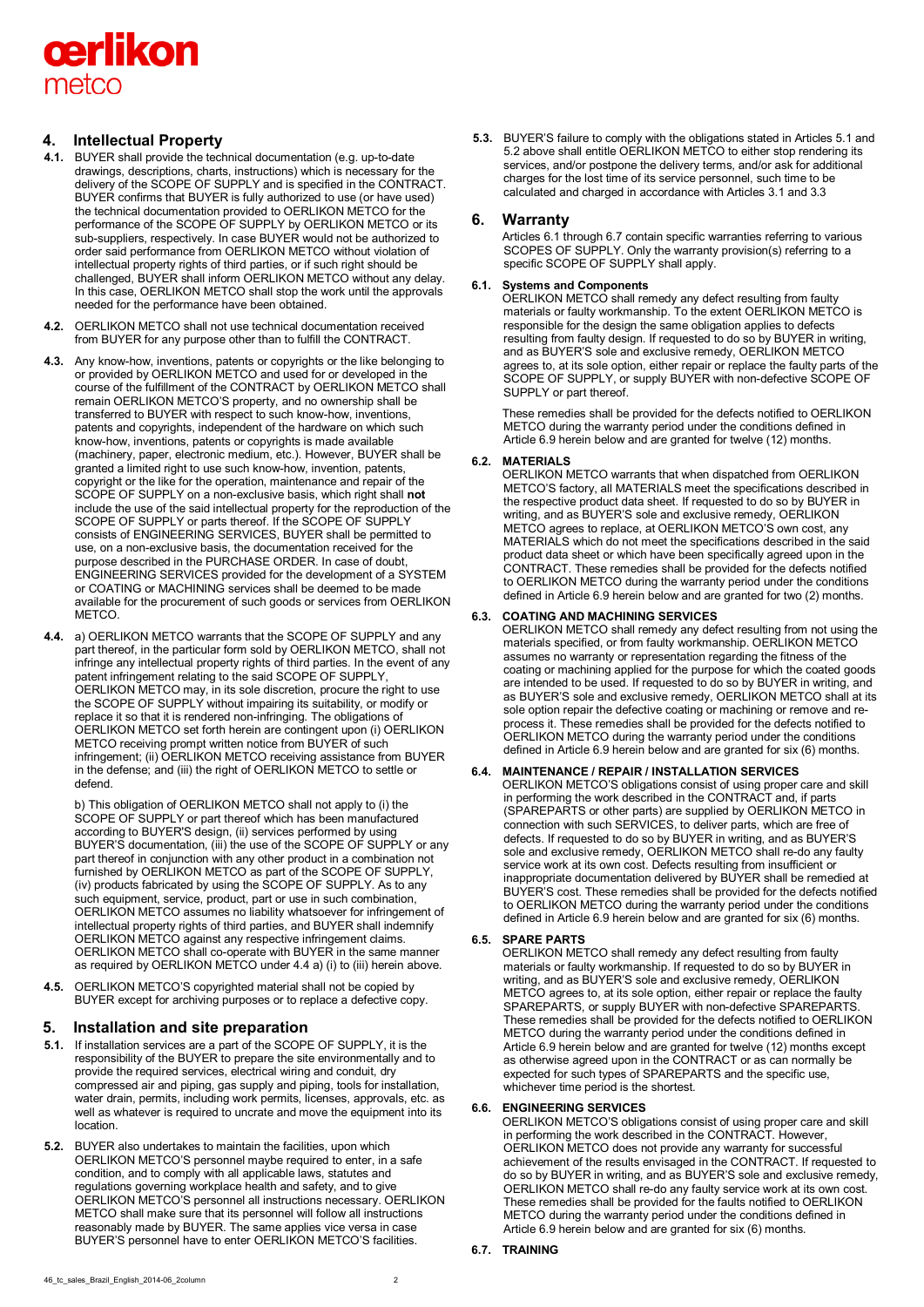# cerlikon metco

OERLIKON METCO'S obligations consist of using proper care and skill in performing the training. OERLIKON METCO shall assume liability regarding correctness of the content communicated orally or in writing only to the extent that damages resulting from TRAINING are based on OERLIKON METCO'S gross negligence or willful misconduct.

#### **6.8. Performance Guarantee**

Unless explicitly specified in the CONTRACT, OERLIKON METCO shall not provide performance guarantees. If a performance guarantee has been agreed upon, it shall be fulfilled if the guaranteed values have been reached in a performance test, or, if no such test has been agreed upon, if the SCOPE OF SUPPLY goes into commercial operation. OERLIKON METCO'S liability for not reaching the guaranteed values, although the pre-conditions for which the BUYER or the end-user are responsible have been fulfilled, shall be limited to liquidated damages amounting to maximum ten percent (10 %) of the CONTRACT price for all SCOPE OF SUPPLY, except for SYSTEMS, for which OERLIKON METCO'S liability shall be limited to liquidated damages amounting to maximum five percent (5%) of the CONTRACT PRICE.

#### **6.9. General Conditions Applicable to OERLIKON METCO's Warranty**

#### a) Place Where Warranty Work is Executed

OERLIKON METCO reserves the right to require that the BUYER or the end-user returns the SCOPE OF SUPPLY or parts thereof to OERLIKON METCO'S production facility to provide proper warranty service. Regarding SYSTEMS, OERLIKON METCO shall use its best efforts to perform the warranty work at BUYER'S or end-user's facility, and as soon as reasonably practicable after receipt of written notification by the BUYER or the end-user. In case OERLIKON METCO requires that the BUYER or end-user returns the SYSTEM or part thereof to OERLIKON METCO'S facilities, OERLIKON METCO shall reimburse BUYER or enduser solely the costs paid for sea or land transportation, with the exclusion of any internal costs. Regarding COATING AND MACHINING SERVICES, OERLIKON METCO shall bear the costs for the corresponding repair or reprocessing work which occurs outside its works if it is not possible to carry out such repairs or reprocessing work in OERLIKON METCO'S works, or if this would involve unreasonable expenses. Such costs shall be borne to the extent that they are reasonable under the circumstances prevailing, and provided BUYER or end-user has obtained OERLIKON METCO'S prior written approval.

#### b) Start of Warranty Period

Unless otherwise agreed upon in writing, the warranty period for SYSTEMS, COMPONENTS, and MAINTENANCE / REPAIR / INSTALLATION SERVICES starts at the date of FINAL ACCEPTANCE of the respective SCOPE OF SUPPLY, in any case not later than 90 days after announcement of readiness for shipment in case of delivery of goods, or completion of the services. FINAL ACCEPTANCE shall not be deferred due to minor defects. For MATERIALS, COATING AND MACHINING SERVICES and SPARE PARTS the warranty period starts at the date of delivery EX WORKS.

## c) Early Termination of Warranty Period

The warranty periods stipulated in 6.1 through 6.7 above shall terminate if BUYER or a third party undertakes inappropriate or improper modification or repairs, or if the BUYER, in case of a defect, does not as soon as reasonably possible take all appropriate steps to mitigate damages and to notify OERLIKON METCO in writing of its obligation to remedy such defect.

#### d) Maximum Warranty Period

Any warranty period (including but not limited to new warranty periods for replaced, or repaired goods, or repeated services, and including cases when commencement of the warranty period is deferred, etc.) shall expire after adding half of the number of months of the original warranty period.

#### e) Deliveries to medical Industry

If the SCOPE OF SUPPLY is delivered for use in the medical industry such as (i) COATING AND MACHINING SERVICES applied on medical devices, (ii) SYSTEMS, COMPONENTS, SPARE PARTS, MATERIALS used for the production of medical devices, (iii) MAINTE-NANCE/REPAIR/INSTALLATION SERVICES on SYSTEMS etc. as mentioned under (ii) herein before - OERLIKON METCO shall not assume any liability for biocompatibility, sterility or other requirements typically asked for in the medical industry. BUYER shall indemnify and hold OERLIKON METCO harmless from any and all claims made by third parties against OERLIKON METCO and shall make sure that BUYER'S insurance carriers shall waive their right of subrogation against OERLIKON METCO.

#### f) Exclusion from OERLIKON METCO's WARRANTY

Excluded from OERLIKON METCO'S warranty and liability for defects are all deficiencies which cannot be proved to have their origin in bad material, faulty design (if applicable), or poor workmanship, e.g. for deficiencies resulting from normal wear and tear, improper maintenance, failure to observe the operating instructions or deficiencies resulting from other reasons beyond OERLIKON METCO'S control, including damages caused by erosion, corrosion or cavitation. Replaced parts shall become the property of OERLIKON METCO.

The BUYER or end-user shall at its own expense arrange for any dismantling and reassembly of equipment other than the dismantling and reassembly of the equipment pertaining to the SCOPE OF SUPPLY, to the extent that this is necessary to remedy the defect.

Total liquidated damages as described under Articles 2.2 and 6.8 above shall be limited to ten percent (10 %) of the CONTRACT Price.

OERLIKON METCO MAKES NO WARRANTY OR REPRESENTATION TO THE SCOPE OF SUPPLY OTHER THAN AS SPECIFIED IN THIS SECTION. ALL OTHER WARRANTIES, EXPRESS OR IMPLIED, INCLUDING BUT NOT LIMITED TO THE IMPLIED WARRANTIES OF MERCHANTABILITY AND FITNESS FOR A PARTICULAR PURPOSE, ARE HEREBY DISCLAIMED.

#### **6.10. Hazard Warning Responsibility**

BUYER and OERLIKON METCO acknowledge that each have respective obligations with respect to maintaining compliance with all safety and health related regulations concerning SCOPE OF SUPPLY. BUYER is familiar with the SCOPE OF SUPPLY and acknowledges its separate and independent knowledge of such risks, which are known in BUYER'S industry. BUYER shall maintain compliance with all safety and health related governmental requirements concerning SCOPE OF SUPPLY and shall take all reasonable and practical steps to inform, warn, and familiarize its employees, agents, contractors, and customers with all hazards associated therewith, including handling, shipment, storage, use, and disposal. BUYER assumes as to its employees, independent contractors, and subsequent purchasers of the SCOPE OF SUPPLY sold hereunder, all responsibility for all such necessary warnings or other precautionary measures. BUYER shall defend at its own expense, indemnify fully and hold harmless OERLIKON METCO and its parents, subsidiaries, and affiliates and its and their agents, officers, directors, employees, representatives, successors, and assigns from and against any and all liabilities, losses, damages, demands, claims, penalties, fines, actions, suits, legal, administrative or arbitration proceedings, judgments of any jurisdiction, costs and expenses (including, but not limited to, attorney's fees and related costs) arising out of or in any manner related to BUYER'S failure to provide necessary warnings or other precautionary measures in connection with the SCOPE OF SUPPLY sold hereunder.

# **7. Overall limitation of liability**

NOTWITHSTANDING ANYTHING TO THE CONTRARY IN THE CONTRACT, INCLUDING ALL DOCUMENTS MAKING PART THEREOF AND TO THE MAXIMUM EXTENT PERMITTED BY LAW, IN NO EVENT SHALL OERLIKON METCO BE LIABLE TO THE BUYER OR ITS CUSTOMER FOR ANY INDIRECT, PUNITIVE, SPECIAL, INCIDENTAL OR CONSEQUENTIAL DAMAGES IN CONNECTION WITH THE CONTRACT, INCLUDING BUT NOT LIMITED TO, LOSS OF PROFITS OR INTERRUPTION OF PRODUCTION, LOSS OF OPPORTUNITY OR BUSINESS, DELAY IN DELIVERY (EXCEPT AS EXPRESSLY PROVIDED IN ARTICLE 2.2), OR CLAIMS BY THE BUYER'S CUSTOMER FOR SUCH DAMAGES, WHETHER SUCH LIABILITY IS BASED ON CONTRACT, INDEMNITY, TORT (INCLUDING NEGLIGENCE), STATUTE OR ANY OTHER BASIS OF LEGAL LIABILITY. THE REMEDIES OF BUYER SET FORTH HEREIN ARE EXCLUSIVE, AND OERLIKON METCO'S LIABILITY WITH RESPECT TO ANY CONTRACT OR SALE OR ANYTHING DONE IN CONNECTION THEREWITH, WHETHER IN CONTRACT, TORT (INCLUDING NEGLIGENCE), UNDER ANY WARRANTY, STRICT LIABILITY OR OTHERWISE SHALL NOT EXCEED 100% OF THE PRICE OF THE CONTRACT, UNLESS CLAIMS ARISE DIRECTLY FROM GROSS NEGLIGENCE OR WILLFUL MISCONDUCT OF OERLIKON METCO.

#### **8. Export and other Governmental Documents**

- **8.1.** OERLIKON METCO undertakes to provide the documents required by the authorities at OERLIKON METCO'S place for the manufacturing and transportation EX WORKS of the SCOPE OF SUPPLY.
- **8.2.** BUYER undertakes to provide all other documents required, e.g. documents required by an authority at BUYER'S or BUYER'S customer's place, or the place where the SCOPE OF SUPPLY will be used.
- **8.3.** OERLIKON METCO, BUYER and BUYER'S customer shall support each other without undue delay if one party needs information or documentation required by any authority, if such information or documentation can be delivered easier by one of the other parties than the required party.
- **8.4.** The BUYER hereby represents and warrants that it is, and will remain in compliance with the requirements of all applicable export laws and